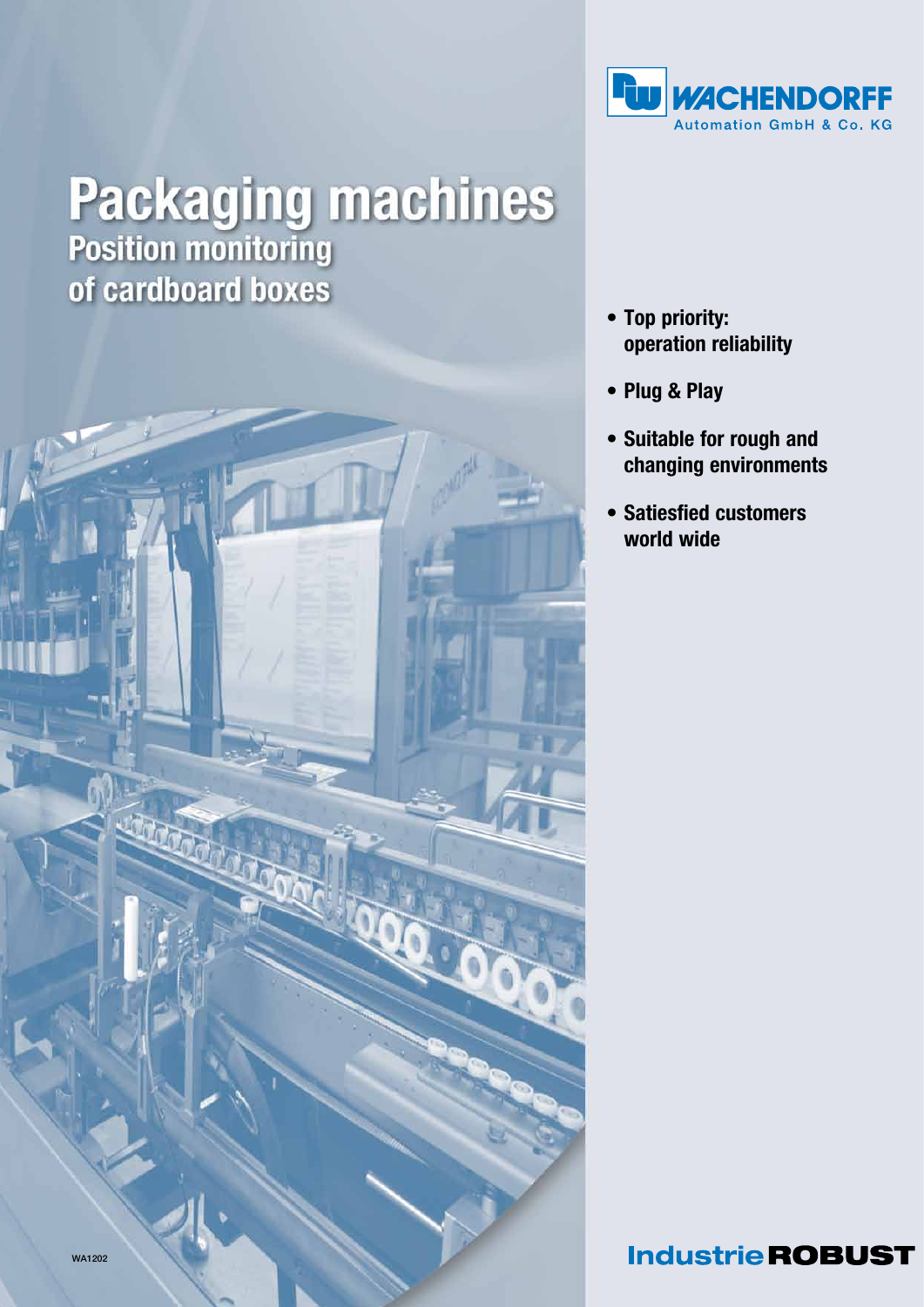



## Packaging Experts

Foodstuffs must be packaged securely in order to reach consumers in undamaged condition. Econo-Pak is a company with machines specialised in this task. Their solutions are used worldwide - supported by Wachendorff encoders.

Ice cream, biscuits or dishwasher tablets are usually found on supermarket shelves in colourful folding boxes. These days the automatic machines that place the finished products into these boxes are an important and accepted component of production lines.

They are particularly common in the food industry: Goods cannot be temporarily stored - at the end of the production process they are generally packaged as they are then received by traders. This isn't just sensible for logistical reasons - hygiene and product quality also make rapid packaging of the goods a requirement for their protection.

#### Highest demands placed on suppliers

Operational safety plays the most important role in this industry as every standstill has a significant effect on quality and can even render the goods unusable: "Our customers need machines that are safe and reliable," explains Markus Zerbe, National Distribution Manager of Econo-Pak.

The family business, which has been developing and manufacturing packaging machinery in Rheinland-Pfalz since 1985, is therefore focussed on absolute quality and places high demands on their suppliers. "We need real "Plug and Play". says Ralf von Landenberg, responsible for machine electronics. "The components must be easy to install and integrate and then function - preferably without maintenance, laborious adaptations or even stoppages!"

#### Extreme workload for all components

SFor example, Ralf von Landenberg has been using Wachendorff encoders for over 10 years. The WDG 58 D with 720 pulses, which separates the production process into various substeps, is primarily used. The position of the encoder provides the machine control with precise information on which part of the process the cardboard packaging is currently in - whether they are in the correct position to be folded, or whether they are in the right position in order to apply the adhesive for sealing.

The encoder used by Econo-Pak is the most resilient in the Wachendorff range - for good reason:

"The environment is very harsh in our industry - for frozen products, for example, it's not just the extreme temperatures but also the high humidity that affects all machine parts," relates Ralf von Landenberg from his experience. The cleaning materials are also often very aggressive. "One of our customers in the USA lathered an entire machine overnight. The motors didn't survive but the Wachendorff encoders still worked," he explains with a grin.

#### Encoder endurance test

The encoder's electronics and coated aluminium housing with protection class IP 67 isn't just well protected against extremely low temperatures of up to -40 °C and corrosion: The radial and axial bearing load can also withstand up to 400 Newton. This robustness of Wachendorff components is no coincidence:

All encoders are subject to the toughest load tests in their internal laboratory. For example, all encoders are exposed to severe vibrations for at least 300 hours in a special shaker and the shock values on all axes are examined 1000 times. Only the toughest materials and components sur-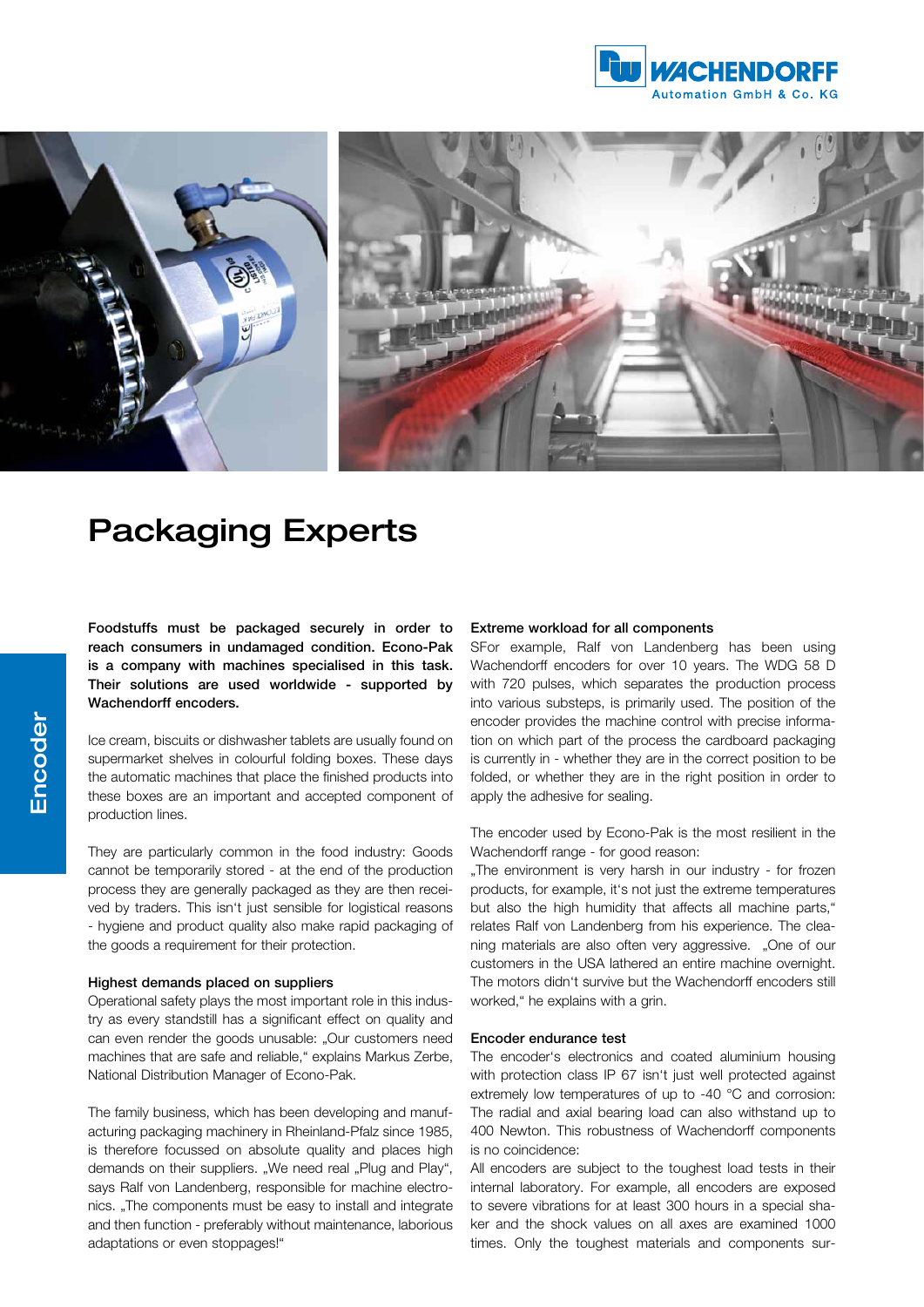

vive. Anything that does not pass the tests is removed and replaced by other solutions by the Wachendorff developers. The moulding of all larger components and the cable connections on the circuit board also ensures robustness - this means that everything stays in place and securely connected even in the event of strong vibrations.

Many Wachendorff products are also used in mobile work machines, in mining and in onshore/offshore areas, where they are exposed to particularly adverse conditions.

In addition the temperature range is examined in a climatic chamber, where extreme fluctuations within short time spans are simulated. The result is encoders that are virtually indestructible:

. We previously had problems with condensation that caused stoppages", recounts Ralf von Landenberg. "Everything has been operating reliably since we started using Wachendorff products. We haven't even experienced discarded shafts since then."

The full order books and customers from around the world attest to the reliability of Econo-Pak's machines. The family company, with the sons (Dirk Seidel and Jens Seidel) and step-son (Cornelius Arzt) of the company founder Helmut Seidel now at the helm, has a reference list full of names that every supermarket-goer will recognise: Coppenrath & Wiese, Lindt, Wiesenhof or Langnese are only some of the many global players that obtain their packaging machines from Econo-Pak.

"We've actually stopped thinking about the encoders - they are cost-effective and we know that they work. We certainly won't take the risk of changing suppliers" Ralf von Landenberg gives Wachendorff the best compliment that a manufacturer can hope to receive.

The Wachendorff Group has been developing and manufacturing absolute and incremental encoders for use in various applications worldwide for over 20 years. Apart from a wide range of standard products with extensive options, the Company also develops individual solutions together with customers or makes adaptations on request. Internal developments such as wear-free, batteryless EnDra<sup>®</sup> technology for absolute multiturn encoders display the innovativeness of the medium-sized business. As development and manufacturing takes place under one roof at the headquarters in Geisenheim/Rheingau, this enables the company to react quickly and flexibly to customer wishes. The production department can also manufacture on short notice in urgent cases and offers an express service with 48 hours delivery time.

Above all, customers appreciate the robustness of the components, for which Wachendorff provides a worldwide 5 year warranty.



Image 1

All Econo-Pak departments are located under one roof at its headquarters in Flonheim. The site employs just under 100 staff.





85% of the packaging machines are used in the foodstuffs industry. However, folding boxes - Econo-Pak's core business - are also used in other industries. Dishwashing tablets are being packaged here for example.





A typical Econo-Pak packaging machine - more than 500 Company lines are currently distributed worldwide.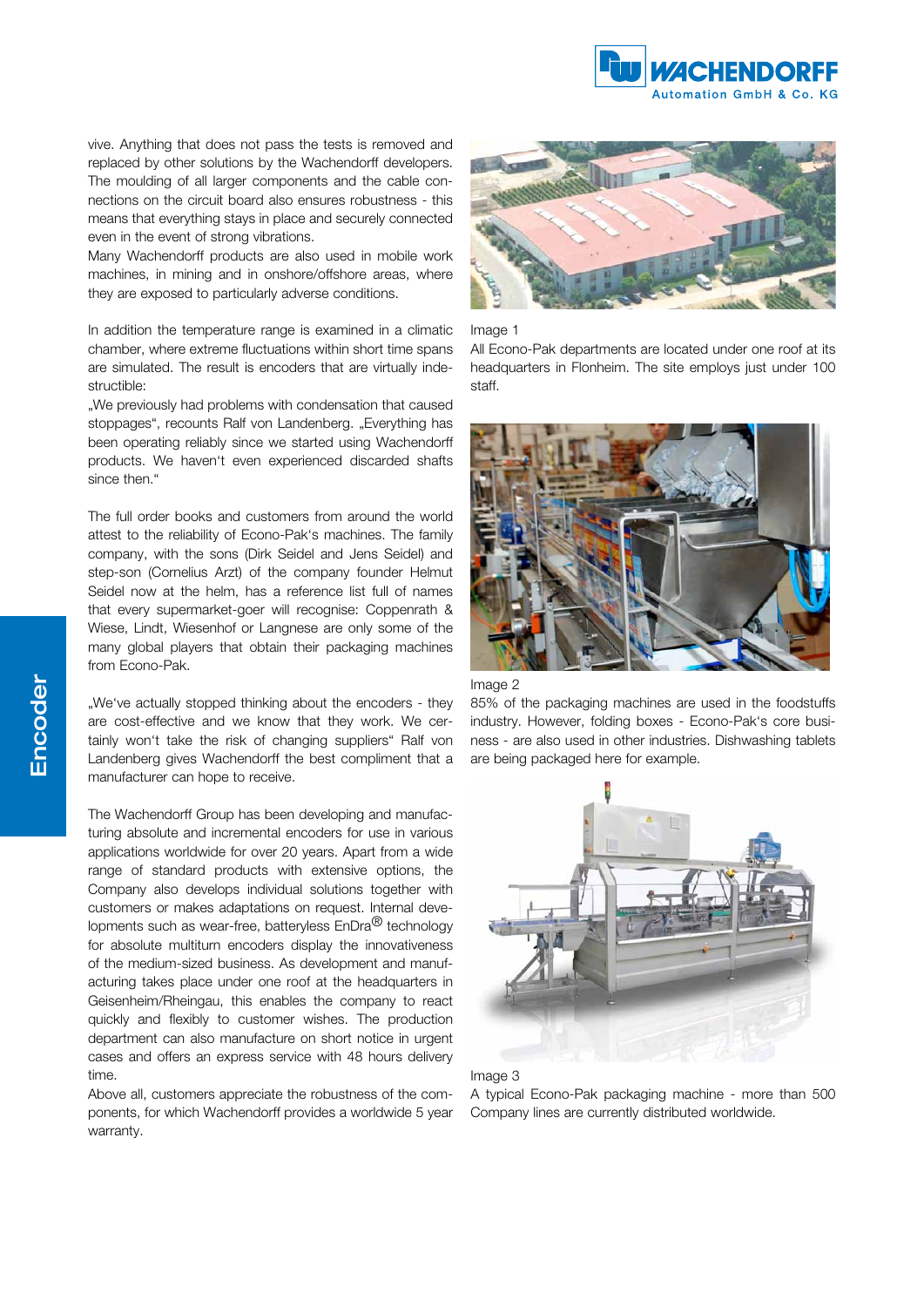



#### Image 4

The path for a cardboard packaging cycle. It is initially folded, then filled and finally sealed.



Image 7

The machine's aren't just developed in Flonheim but assembled there as well. This machine is almost ready for shipping.





Image 5



#### Image 6

Wachendorff encoders determine the exact position of the cardboard packaging. Their impulses provide information to the control on when the next process substep can be triggered.

Image 8





Ullrich Dettweiler fits a Wachendorff encoder. The type used here is available with between 2 and 25000 pulses. The customer can also select between the different resolutions, output circuits and connectors.